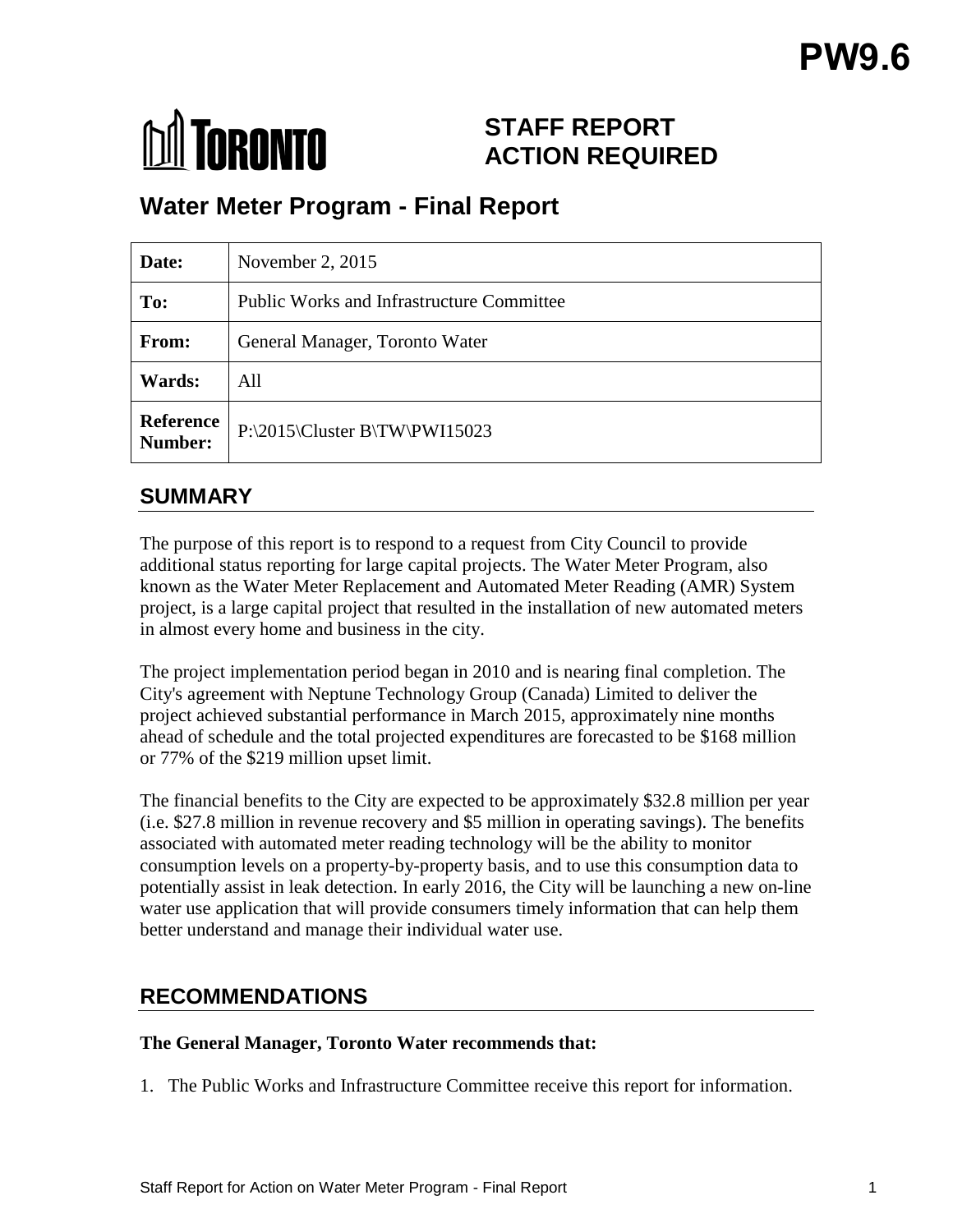### **Financial Impact**

There are no financial implications to the City as a result of this report.

The Deputy City Manager and Chief Financial Officer has reviewed this report and agrees with the financial impact information.

## **DECISION HISTORY**

At its meeting on June 23 and 24, 2008, during consideration of report PW16.12 entitled "Request for Proposal (RFP) 0713-08-0001: Water Meter Replacement and Automated Meter Reading System", City Council authorized:

- a. the General Manager of Toronto Water and the Treasurer to negotiate and enter into an agreement, in a form satisfactory to the City Solicitor, with Neptune Technology Group (Canada) Limited in the total amount of \$191,756,663.14, net of GST including provisional items for the project; and
- b. An upset limit of funds required to finance the project be set at \$219 million (net of GST), including contingency, provisional item and inflationary indexing for labour and materials over the implementation period of six years.

A copy of the Council decision related to this item is available at: <http://app.toronto.ca/tmmis/viewAgendaItemHistory.do?item=2008.PW16.12>

At its meeting on November 27, 28 and 29, 2012, during consideration of report AU9.7 entitled "A Mid-Term Review of the Union Station Revitalization: Managing Risks in a Highly Complex Multi-Year, Multi-Stage, Multi-Million Dollar Project", City Council requested the Deputy City Manager and Chief Financial Officer to implement additional status reporting for large capital projects including:

- a. Additional detail in capital budget and capital variance reports; and
- b. Separate status reporting to City Council for large capital projects.

A copy of the Council decision related to this item is available at: <http://app.toronto.ca/tmmis/viewAgendaItemHistory.do?item=2012.AU9.7>

At its meeting on November 13, 14, 15 and 18, 2013, during consideration of report PW26.3 entitled "Update on the Water Meter Program", City Council adopted the report with amendments.

A copy of the Council decision related to this item is available at: <http://app.toronto.ca/tmmis/viewAgendaItemHistory.do?item=2013.PW26.3>

At its meeting on December 16, 17 and 18, 2013, during consideration of report EX36.17 entitled "2014 Rate Supported Budgets - Toronto Water and 2014 Water and Wastewater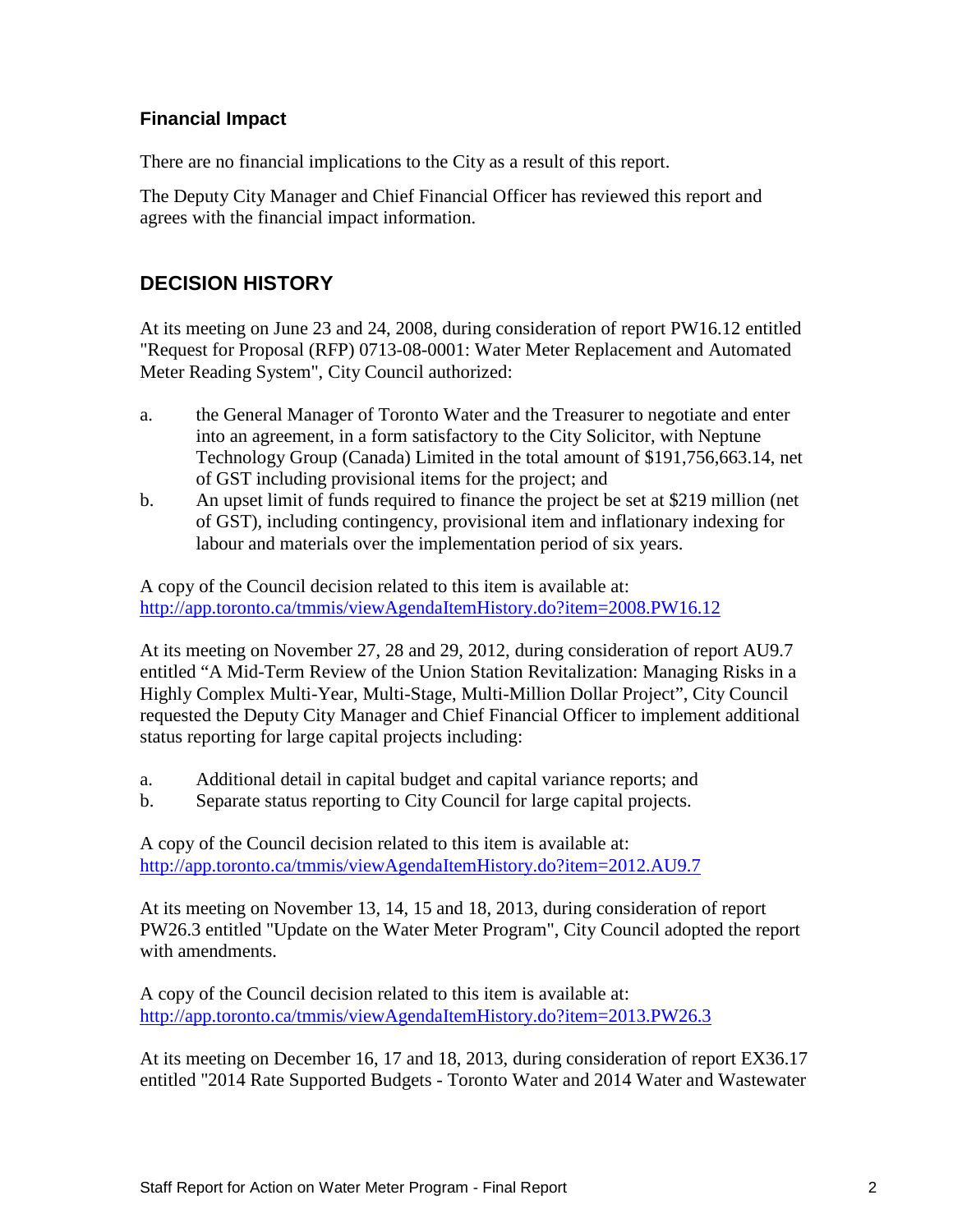Rates and Service Fees", City Council adopted amendments to Chapter 441 – Fees and Charges, Appendix D, Schedule 2, Water Services effective July 1, 2014 to include:

- a. a new manual water meter reading fee of \$80 per visit for consumers with water meters refusing to allow the installation of a new automatic water meter; and
- b. a new flat rate legacy fee of \$1,020 per year for residential flat rate consumers who refuse to allow the installation of an automatic water meter on their property.

A copy of the Council decision related to this item is available at: <http://app.toronto.ca/tmmis/viewAgendaItemHistory.do?item=2013.EX36.17>

# **ISSUE BACKGROUND**

The City of Toronto is nearing completion of a mandatory water meter program that has replaced or installed new automated water meters in almost every home and business in the city to provide a standardized system for all Toronto Water customers. The City has provided meters to those who were previously on a flat rate system and replaced old existing meters with more efficient and up-to-date technology. As a result, those customers with the updated meter technology will benefit from improved accuracy in the measurement of the water they use and are charged for.

This new technology integrates all water meter reading, data storage and billing operations across the City of Toronto. Each water meter across the City sends data wirelessly via radio, up to four times a day in less than  $\frac{1}{4}$  second transmissions, to a series of collection units. The data is then sent to a central server, which allows for fast, secure access and storage of all information. All data contains only the water meter serial number and consumption data. No identifiable property owner information is transmitted. The radio frequency used by the transmitter is a frequency licensed by the federal government on which only Toronto water meters can operate.

The new system tracks water consumption across the city, indicates unusually high water consumption patterns which may suggest water loss at a property and eliminates the need for City staff to go into homes to obtain water meter readings. It also provides environmental benefits associated with the more efficient use of water. Being aware of water use - and therefore being able to use water more efficiently - leads to benefits for all Torontonians.

The program has been rolled out on a ward-by-ward basis over a six-year period, beginning in 2010 and ending in 2015.

At its meeting on November 27, 28 and 29, 2012, during consideration of report AU9.7 City Council requested the Deputy City Manager and Chief Financial Officer to implement additional status reporting for large capital projects. Given that the water meter program is a large capital project that is nearing final completion, Toronto Water is providing this second and final status update report.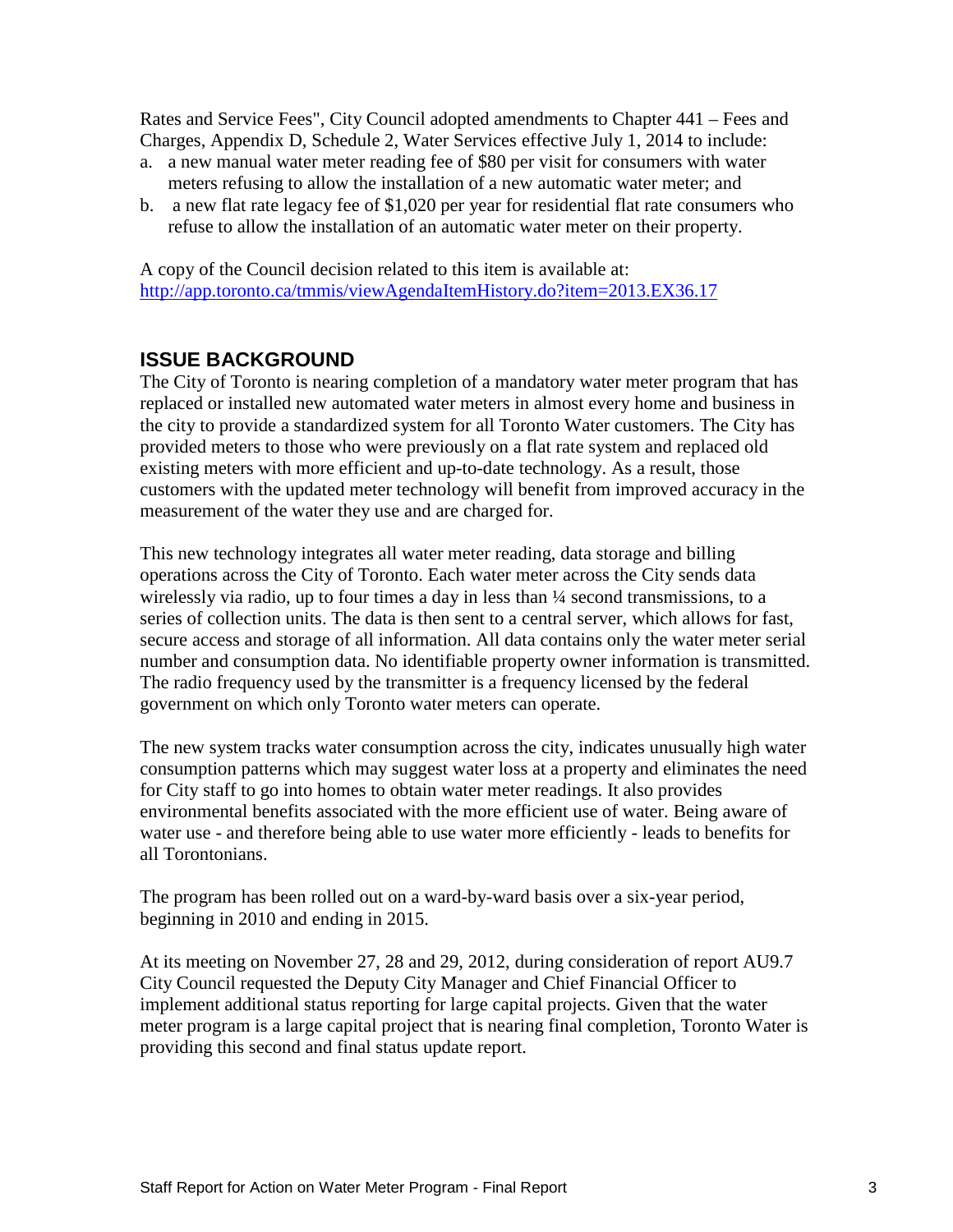## **COMMENTS**

#### **1. Overall Project Status**

The scope of work under the water meter replacement program involved the installation of new automated meters for approximately 476,300 water accounts. At the start of the project, there were approximately 66,100 flat rate accounts and 410,200 accounts with existing meters that required replacement. Of the 410,200 existing metered accounts, 393,200 were associated with small meters and 17,000 with large meters. A water meter is considered large if the water supply opening diameter is 37mm or more.

The first new water meter installation occurred in April 2010. As of August 31, 2015, 469,300 water meters have been installed or retrofitted with a transmitter under the program representing 99% of the total 476,300 water accounts. There are 7,000 water meters remaining to be installed or retrofitted. Approximately 1,500 of these meters will be completed this year; 2,000 are on unoccupied properties. For those owners who have failed or refused to complete their updated automated meter installations 2,400 accounts will pay an additional fee for manual meter reading and 1,100 accounts will pay an additional charge for unmetered water service. The City's agreement with Neptune Technology Group (Canada) Limited for the project achieved substantial performance in March 2015, approximately nine months ahead of the planned completion date of December 31, 2015.

Table 1 below provides a summary of the water meter installations completed each year since the start of the project until now, as well as the remaining installations still to be completed.

| No. of Meters            | <b>Flat Rate</b><br><b>Accounts</b> | <b>Metered</b><br><b>Accounts</b><br>(Small Meters) | <b>Metered</b><br><b>Accounts</b><br>(Large Meters) | <b>Total Water</b><br><b>Accounts</b> |
|--------------------------|-------------------------------------|-----------------------------------------------------|-----------------------------------------------------|---------------------------------------|
| Total to be Installed    | 66,100                              | 393,200                                             | 17.000                                              | 476,300                               |
| Completed in 2010        | 1,700                               | 400                                                 | 300                                                 | 2,400                                 |
| Completed in 2011        | 17,000                              | 23,700                                              | 5.700                                               | 46.400                                |
| Completed in 2012        | 29,300                              | 70,100                                              | 5,400                                               | 104,800                               |
| Completed in 2013        | 13,000                              | 128,500                                             | 3,800                                               | 145,300                               |
| Completed in 2014        | 3,500                               | 145,300                                             | 1,100                                               | 149,900                               |
| Completed in 2015        | 500                                 | 19,700                                              | 300                                                 | 20,500                                |
| <b>Total Completed</b>   | 65,000                              | 387,700                                             | 16,600                                              | 469,300                               |
| <b>Total % Completed</b> | 98%                                 | 99%                                                 | 98%                                                 | 99%                                   |
| <b>Total Remaining</b>   | 1.100                               | 4,600                                               | 400                                                 | 7.000                                 |

The agreement with Neptune Technology Group (Canada) Limited does not expire until the end of 2016. In the interim, Neptune will maintain their call centre and a small number of field staff to allow customers to book installation appointments and to call regarding any installation warranty issues. In 2016, Toronto Water will continue to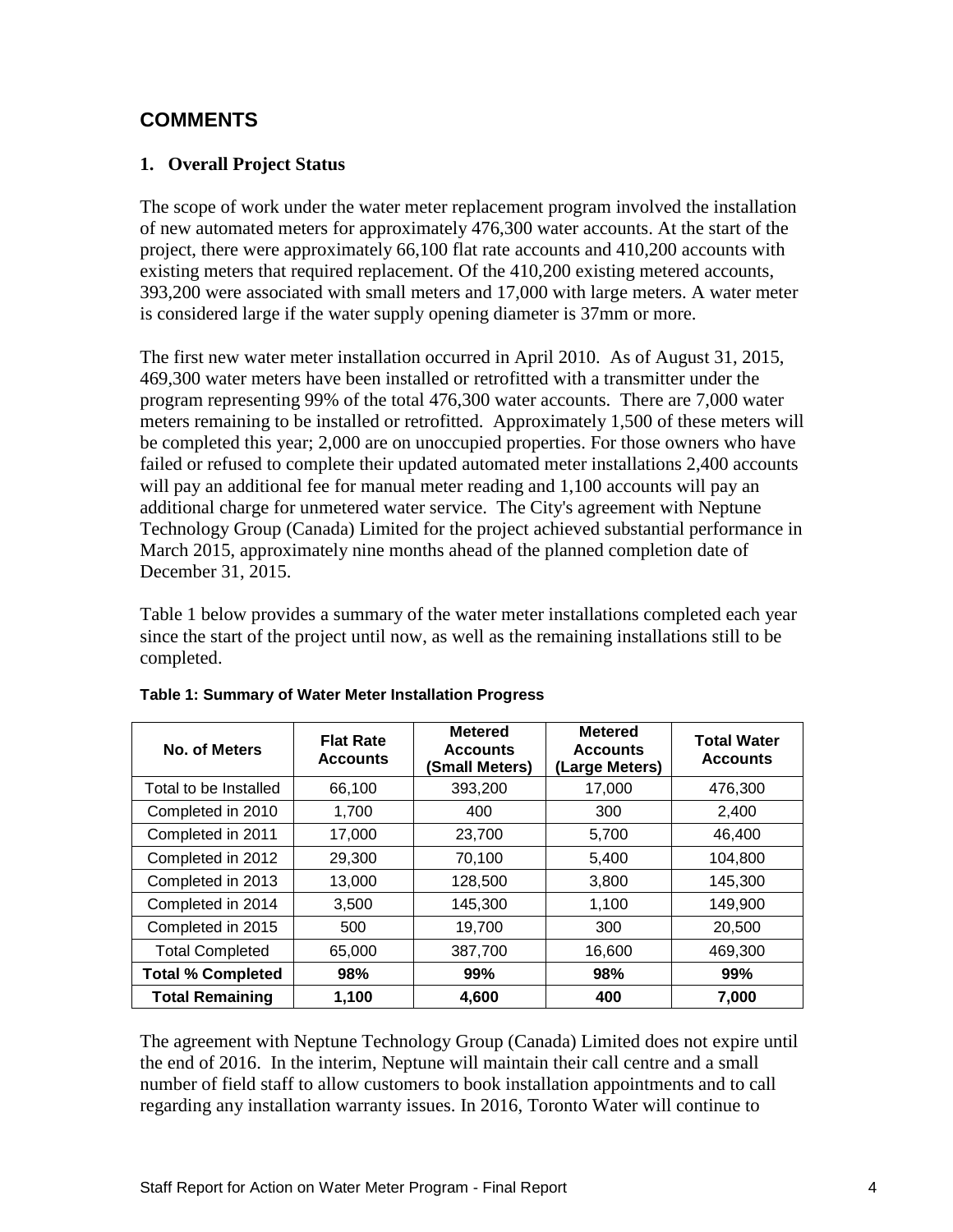pursue the estimated 5,500 remaining accounts in order to install new water meters. To achieve compliance, Toronto Water will employ more direct engagement, increased and pro-active by-law enforcement as well as continued application of manual meter reading fees, legacy fees and other cost recovery measures.

#### **2. Budget / Financial Status**

In 2008, the project upset limit was set at \$219 million, which is comprised of \$191.8 million for the agreement with Neptune Technology Group (Canada) Limited, \$12 million for inflationary indexing of labour and materials, and \$15.2 million for the project contingency.

As of August 31, 2015, the total project expenditures under the agreement with Neptune were \$160 million or 73% of the \$219 million upset limit. The remaining expenditure required to complete the project are anticipated to be \$8 million, which will be used for the remaining installations, purchase of water meter inventory, data management software and close-out costs.

Therefore, the total projected expenditures are forecasted to be \$168 million or 77% of the \$219 million upset limit. Most of the \$51 million difference between the forecasted total and the upset limit is due to less extensive installation work associated with large meters than was originally anticipated, and lower than anticipated commodity and labour prices.

Table 2 below provides a summary of the forecasted project expenditures as originally reported in 2008 when Council authorized the agreement with Neptune. The table also provides a summary of the annual expenditures since the start of the project until now and the forecasted expenditures remaining until the end of the project.

| Year         | Projected<br><b>Expenditures</b><br>in 2008<br>(\$ Million) | Actual<br><b>Expenditures</b><br>to Aug 31, 2015<br>(\$ Million) | Projected<br><b>Expenditures</b><br>Remaining<br>(\$ Million) |
|--------------|-------------------------------------------------------------|------------------------------------------------------------------|---------------------------------------------------------------|
| 2010         | 12.2                                                        | 3.4                                                              | <b>NA</b>                                                     |
| 2011         | 59.5                                                        | 17.5                                                             | <b>NA</b>                                                     |
| 2012         | 58.2                                                        | 35.9                                                             | <b>NA</b>                                                     |
| 2013         | 29.1                                                        | 46.8                                                             | <b>NA</b>                                                     |
| 2014         | 30.0                                                        | 44.5                                                             | <b>NA</b>                                                     |
| 2015         | 30.0                                                        | 11.9                                                             | 6.0                                                           |
| 2016         | 0.0                                                         | <b>NA</b>                                                        | 2.0                                                           |
| <b>Total</b> | 219.0                                                       | 160.0                                                            | 8.0                                                           |
| % of Total   | 100%                                                        | 73%                                                              | 4%                                                            |

Although the majority of project expenditure occurred under the agreement with Neptune Technology Group (Canada) Limited, ancillary project related expenditures outside of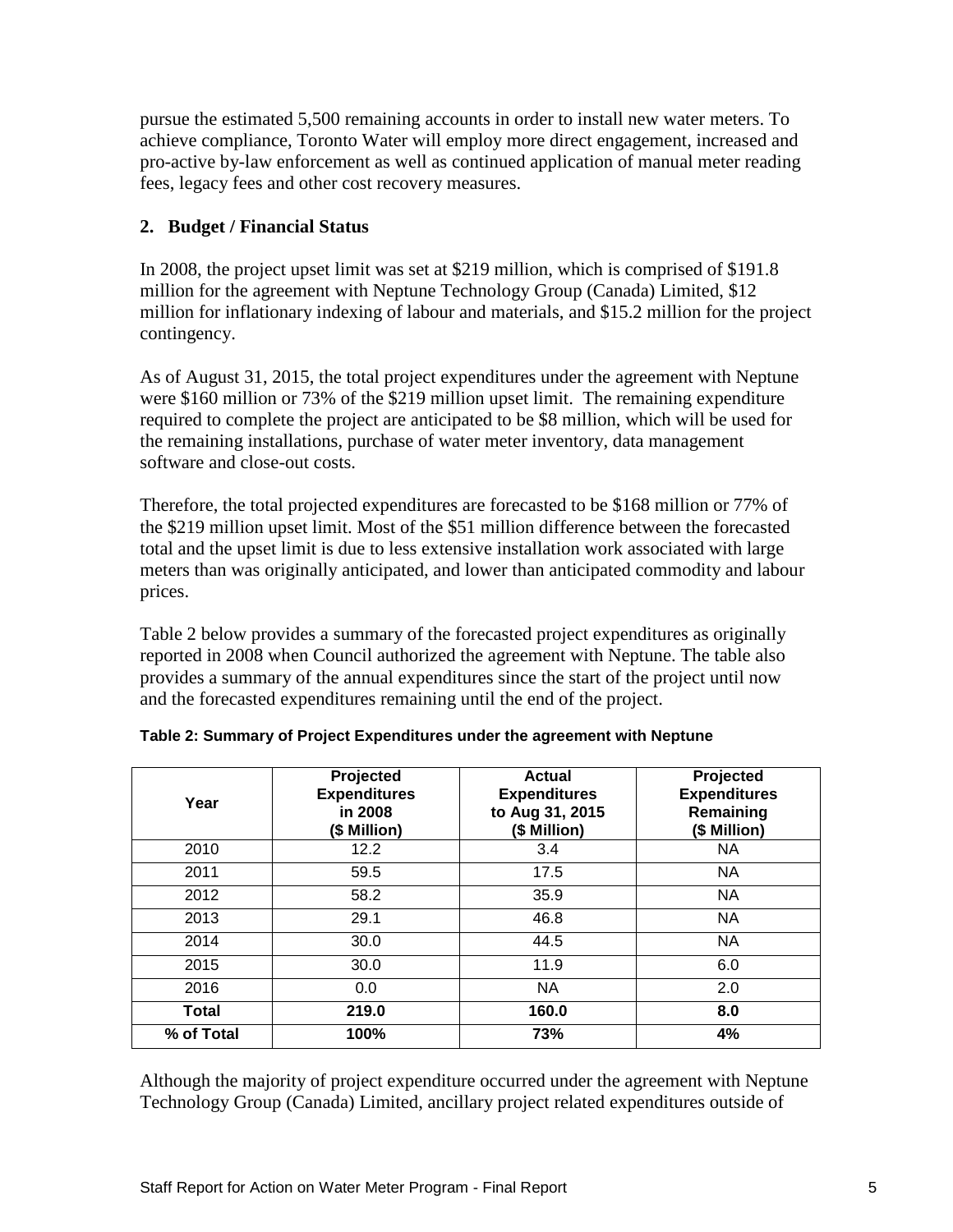this agreement were approximately \$16 million. Table 3 below provides a summary of ancillary project expenditures.

| <b>Expense Item</b>                                    | Amount<br>(\$ Million) |
|--------------------------------------------------------|------------------------|
| City Project Staff Payroll and Non-Payroll Costs       | \$7.0                  |
| <b>Contract Administration (EMA Canada)</b>            | \$3.7                  |
| City I&T Staff, Hardware and Software                  | \$5.0                  |
| Communications Network (Rogers, Bell, Industry Canada) | \$0.3                  |
| <b>Total</b>                                           | \$16.0                 |

#### **Table 3: Summary of Ancillary Project Expenditures**

In addition, there were expenditures of approximately \$18 million related to the acceleration of state of good repair work previously identified in Toronto Water's capital plan that were required in order to facilitate the water meter installations. This work consisted of approximately \$14 million for the replacement and/or repair of curb stop valves and \$4 million for the associated repairs to roads and sidewalks. The acceleration of this work will result in operational efficiencies that will directly benefit Toronto Water's customers.

In 2008, the anticipated financial benefits from the water meter program were expected to be approximately \$32.3 million per year once the system was fully implemented. The benefits were to be realized through a combination of additional revenues (\$27.3 million associated with the replacement of the City's aging meters and the conversion of flat rate accounts) and operating efficiencies (\$5 million associated with the implementation of an automated, radio frequency-based reading system).

Staff have compared the meter reading accuracy of the water meters that were replaced since 2010 with the accuracy of the new meters being installed under the project. Staff have also calculated the increase in revenue obtained from flat rate accounts that have been converted to metered accounts since 2010 and in total have determined that the City is recovering approximately \$27.7 million (as of May 31, 2015) in additional annual revenue due to the new meters. The anticipated additional annual revenue due to the new meters at project completion is now expected to be \$27.8 million, which is \$0.5 million per year higher than the original project forecast.

Table 4 below provides a summary of the forecasted revenue recovery due to the installation of the new meters as originally reported in 2008 when Council authorized the agreement with Neptune. The table also provides a summary of the annual revenue recovery since the start of the project until now and the projected revenue recovery until the end of the project.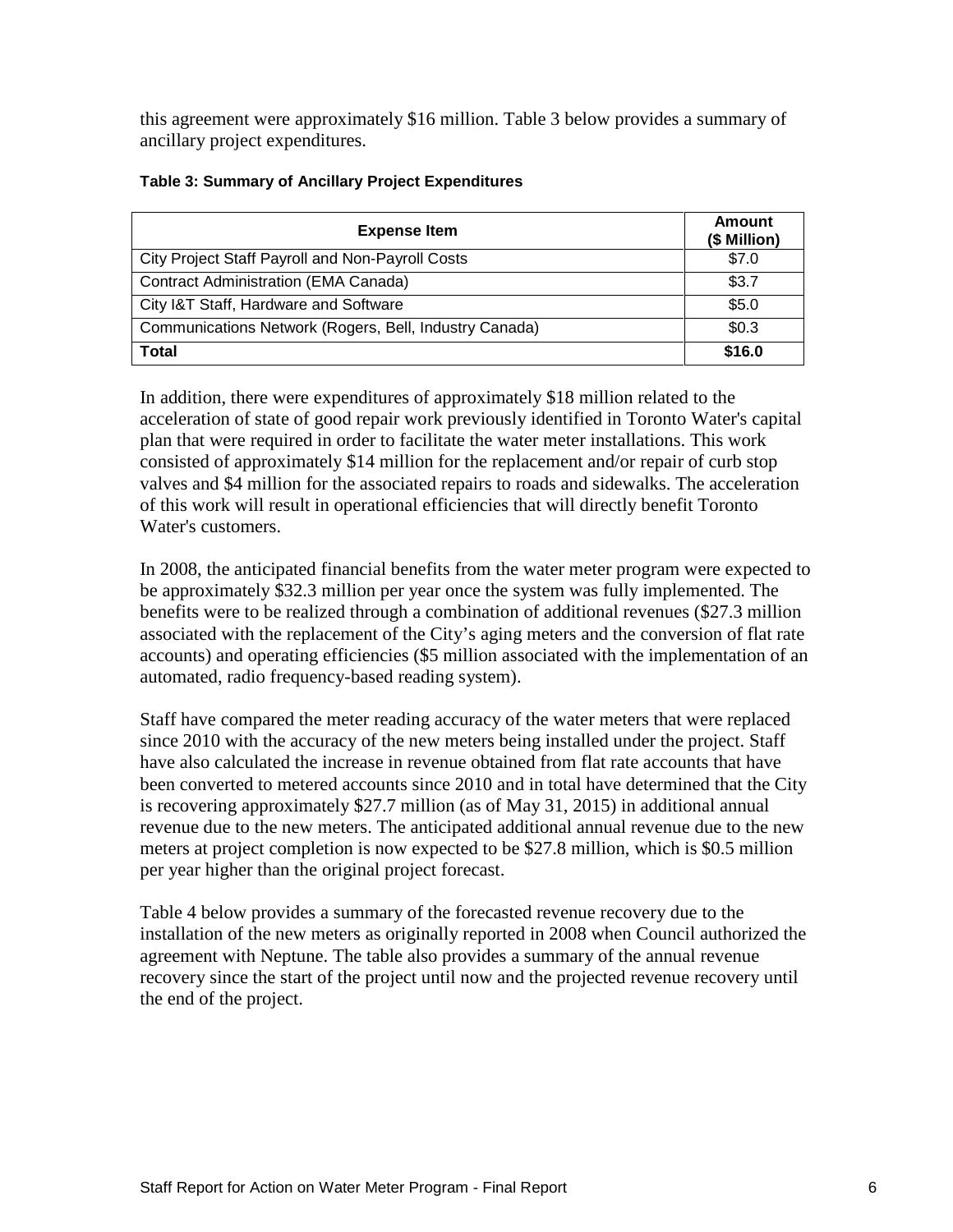#### **Table 4: Summary of Revenue Recovery**

| Year | Projected<br><b>Revenue Recovery</b><br>in 2008<br>(\$ Million) | <b>Revenue Recovery</b><br>to May 31, 2015<br>(\$ Million) | Projected<br><b>Revenue Recovery</b><br>(\$ Million) |
|------|-----------------------------------------------------------------|------------------------------------------------------------|------------------------------------------------------|
| 2010 | 1.2                                                             | 0.0                                                        | <b>NA</b>                                            |
| 2011 | 11.5                                                            | 2.7                                                        | <b>NA</b>                                            |
| 2012 | 22.0                                                            | 9.0                                                        | <b>NA</b>                                            |
| 2013 | 23.7                                                            | 16.0                                                       | <b>NA</b>                                            |
| 2014 | 25.5                                                            | 23.1                                                       | <b>NA</b>                                            |
| 2015 | 27.3                                                            | 27.7                                                       | 0.1                                                  |

The \$5 million annual savings due to operating efficiencies associated with the implementation of the new meters were anticipated through reductions of \$3.5 million in water meter reading cost and \$1.5 million in call centre, billing and maintenance functions.

Toronto Water has already implemented reductions to its manual water meter reading services that were approved as part of the 2014 and 2015 Operating Budget submission. Additional reductions will be proposed as part of the 2016 Operating Budget submissions for both Toronto Water and Revenue Services in order to achieve the anticipated operating efficiencies.

In 2008, the investment in meter replacement and an automated reading system was expected to pay for itself in approximately seven years (based on projected water rate increases approved in principle by Council for the next six years). Today with the revised total projected expenditures forecasted to be \$184 million (i.e. \$168 million for Neptune and \$16 million ancillary) and the revised financial benefits expected to be approximately \$32.8 million per year (i.e. \$27.8 million in revenue recovery and \$5 million in operating savings), the system is now expected to pay for itself in 5.6 years.

#### **3. Major Challenges**

Gaining access to private property in order to install the new water meters was a significant challenge of the program. Providing access to install a meter is mandatory under City of Toronto Municipal Code, Chapter 851, and failure to comply may result in the imposition of manual water meter reading fees, legacy fees, fines and other remedial actions including water supply reduction or shut-off. Enforcing these remedies has been labour intensive for staff.

As part of the agreement, Neptune Technology Group (Canada) Limited, the City's contractor, is responsible for contacting all customers up to six times to arrange for an installation. Thereafter, it is deemed the responsibility of the City to enforce compliance. Following the sixth attempt, the City issues a final notice. Where owners still do not comply, their matters are transferred to City of Toronto By-law Officers for investigation and enforcement.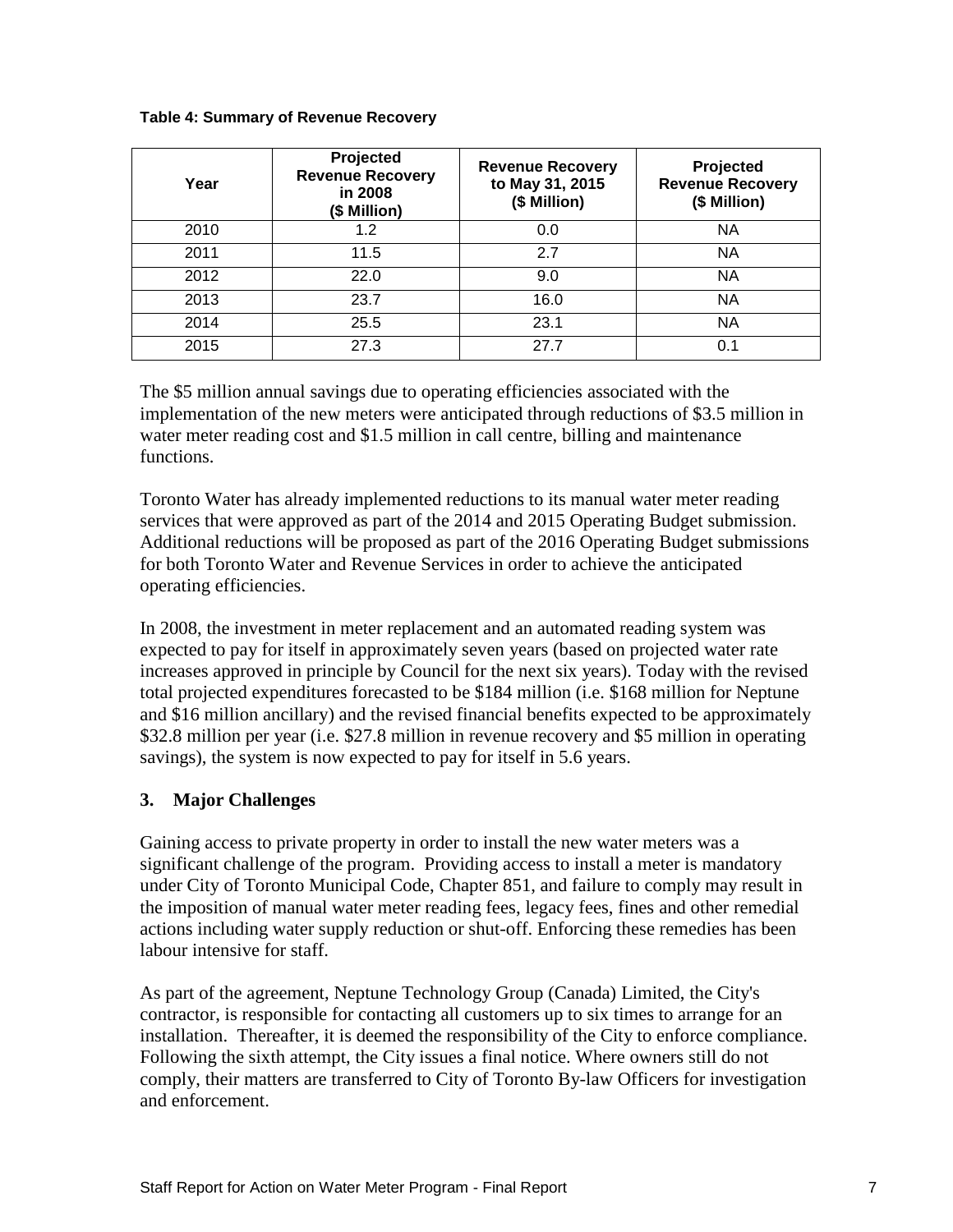Approximately 5% of all customers have not provided access, resulting in a backlog of work for by-law enforcement. Of those contacted by an Officer, the majority have complied, resulting in only 40 charges to date. Approximately 3,500 (0.7%) property owners have still not provided access for the purposes of installing the new automated water meter equipment.

In some situations the existing plumbing material was lead or corroded galvanized piping that was not adequate to enable meters to be installed. In these situations customers were requested to update their plumbing. Most customers recognized the need for the plumbing upgrades and were able to do so. In some cases, customers had difficulty with the cost of the upgrades, which caused delay in the meter installation. In other situations installers had difficulty accessing the water meter due to physical obstructions caused by basement renovations, heavy equipment, electrical safety hazards and asbestos insulation. Almost all customers with known problems have made the necessary changes.

In 2012, the project effort was partially diverted to North York in response to commitments to the City's Ombudsman to address issues arising from customers who were responsible for reading their own meters. These customers were not reading the meter reliably enough to avoid billing and payment issues. By redirecting effort to North York, the operating efficiencies expected by the planned reduction in meter reading services anticipated earlier in the program was delayed by approximately one year from the original plan. By finishing installations nearly one year earlier than planned, the effect of redirecting the installation plan was overcome.

#### **4. Project Risk Mitigation**

Project quality control measures were implemented at the beginning of the project to require that the contractor ensure that all information associated with the new meters is accurate and that work is done to City standards.

A key initiative of the water meter program was the establishment of a dedicated project team. The project team is co-located at 275 Merton Street and comprised of staff from all key City stakeholder divisions (i.e. Toronto Water, Revenue Services and Information & Technology). The project team inspected the work and monitored key performance indicators (KPI) on a daily basis, which allowed them to identify trends quickly and implement corrective action. As a result, the project team was able to minimize expenditures, stay ahead of schedule, minimize customer complaints and mitigate risk to the City.

The contract with Neptune contained provisions for the City to carry the financial risk for factors deemed outside of the control of the contractor. These provisions were necessary to attract enough potential contractors to bid on the project to get competitive pricing. The provisions allowed for adjusting unit prices based on increases in commodity pricing (copper), the US-Canadian Dollar exchange rate, cost of living and cost of manufacturing. Due to these provisions, the project capital budget was established with a \$14 million (7%) contingency dedicated to financial risk. To date the changes made to unit rates amount to approximately \$6.8 million (4% of the original contract amount). In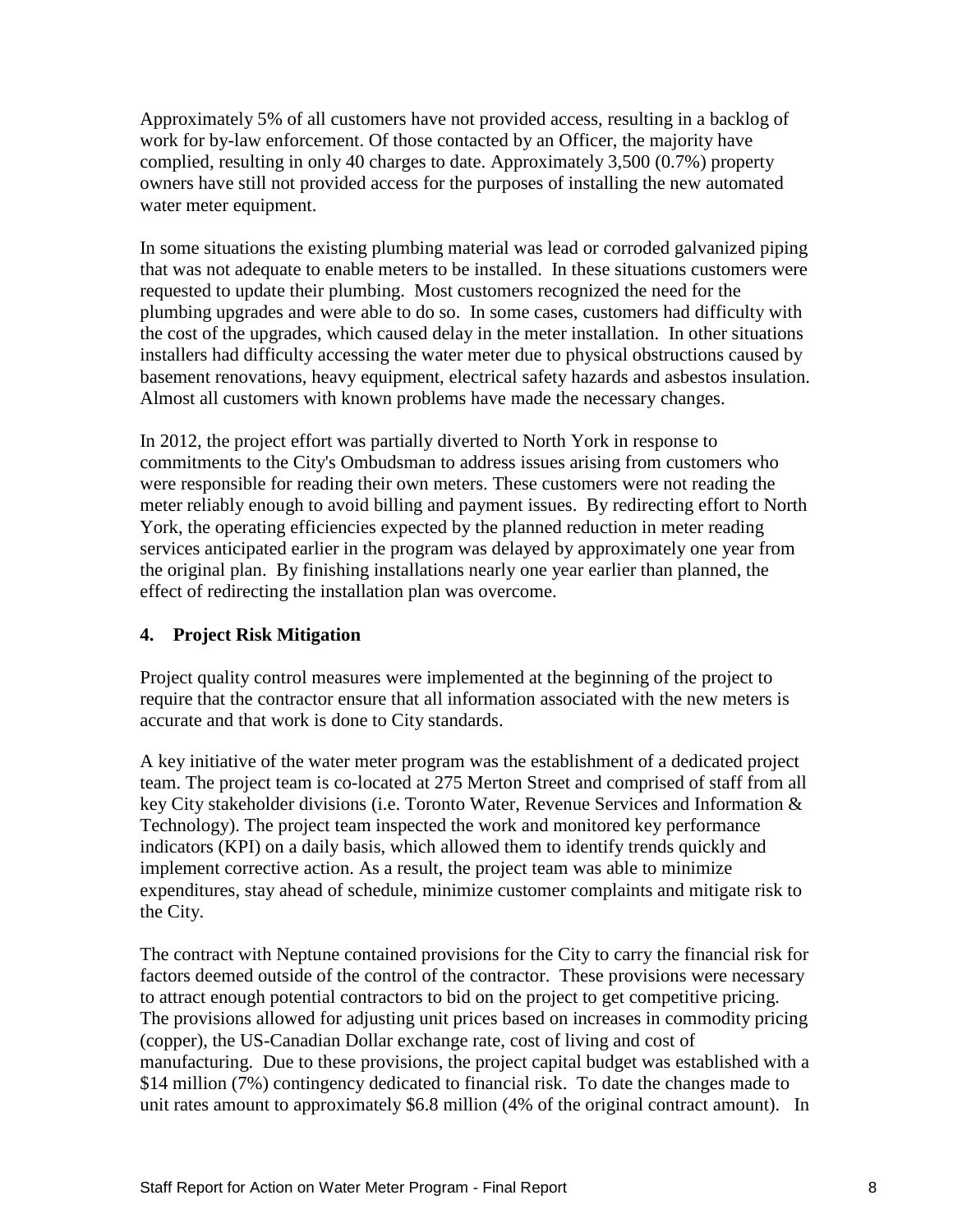the summer of 2010, unit prices were adjusted to remove embedded GST in the cost of products used in the project. As a result of this change, the total amount of work invoiced on the project has been \$4.4 million less than in the original budget net of taxes.

On July 1, 2014 the City implemented two fees that affected customers, in City Wards that were substantially complete, who failed or neglected to allow access to their property to permit the installation of a new automated water meter to be installed. For customers with existing meters, a manual meter reading fee of \$80 per visit was applied to the customer's account to recover the City's cost of making a special visit to the property to take a reading. For flat rate customers, a legacy fee of \$1,080 per year was applied to recover the City's estimated loss in revenue from these accounts. In 2015, these fees were increased to \$82.55 per visit and \$1,101 per year, respectively. The introduction of these fees for non-compliance with this mandatory program have had a positive effect on gaining access to private properties and as a result only about 3,500 (0.7%) property owners have still not provided access for the purposes of installing the new automated water meters.

#### 5. **Customer and Stakeholder Relations**

Toronto Water has used a variety of communication tools to educate customers on the Water Meter Program, which have been continuously updated to address new questions and concerns as they arise. This includes the creation of a dedicated program website, several direct mail letters, automated phone calls, messaging in utility bill statements, and articles in several City publications. Before entering a Ward, staff also met with Councillors to explain the program and held Community meetings (where needed).

Staff also met regularly with stakeholders internal to the City, including Revenue Services, Information & Technology, Internal Audit and 311 to gather feedback, address issues, plan next steps and to explain project status. As a result, complaints from customers regarding the program have been very low with only 500 complaints (0.10% of all accounts) received to date.

As the program concludes, Toronto Water is working closely with Revenue Services and 311 to ensure new procedures are created to address ongoing meter investigations, maintenance and repair.

One concern raised by some customers has been the use of radio frequencies (RF) to transmit water consumption data to the City's servers. To address this concern, the City has worked closely with Toronto Public Health, who has concluded that the RF levels from the City's water meters are below the City's prudent avoidance policy and therefore do not pose a health risk. The City held a community meeting, along with Toronto Public Health, to communicate this information to concerned residents and has featured this information on its website. The City also worked with Public Health Ontario to have its meters tested to ensure RF levels meet specifications listed by the manufacturer.

One of the benefits associated with automated meter reading technology is the ability to monitor consumption levels on a property-by-property basis, and to use this consumption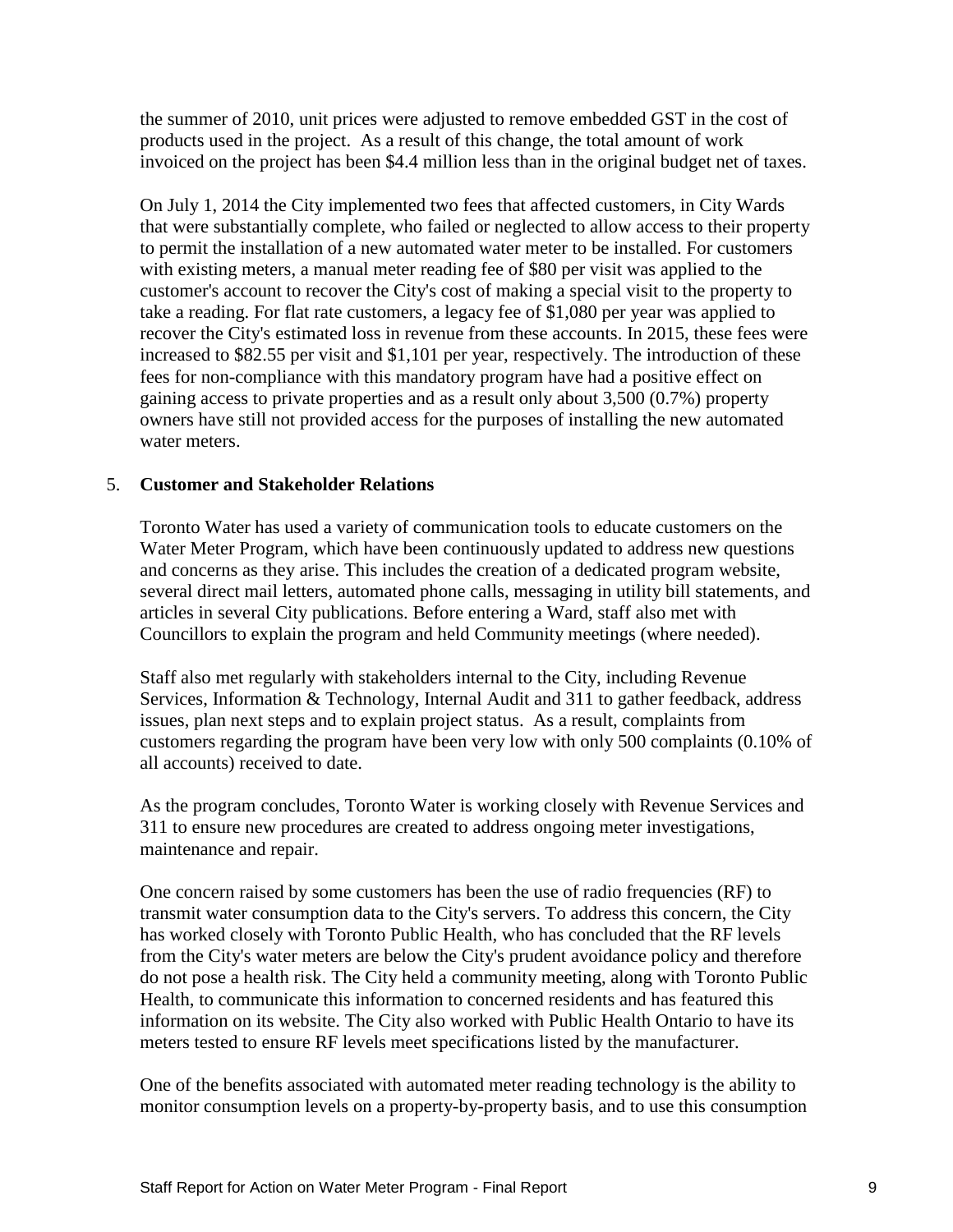data to potentially assist in leak detection. The new meters have enabled Revenue Services to alert flat rate customers if their water use is higher than the City average within 30 days of a meter being installed. Since January 2013, 3,500 of these letters have been sent. Revenue Services has also been able to monitor average daily consumption patterns and to alert customers when their water use is three times higher than normal, sending approximately 16,000 of these letters since January 2013.

To further educate customers on their water use, help detect leaks and encourage water efficient behaviour, the City of Toronto has developed an on-line consumption tool where customers will be able to view their water consumption data on-line. The tool includes the ability to view current and past water use by day, month and year, and maps the information against temperature and precipitation for context. Future updates include an automated message to alert customers of higher than normal water use. The on-line application is currently going through usability testing and risk assessment, and is scheduled to launch in early 2016.

# **CONTACT**

Richard Noehammer Carlo Casale Toronto Water Toronto Water Tel: 416-397-7296 Tel: 416-392-8279 [RNoeham@toronto.ca](mailto:RNoeham@toronto.ca) CCasale@toronto.ca

Director, Operational Support Manager, Water Meter Program

#### **SIGNATURE**

Lou Di Gironimo General Manager, Toronto Water

#### **ATTACHMENTS**

Appendix A: Water Meter Installation Progress by Ward Account Status at August 31, 2015